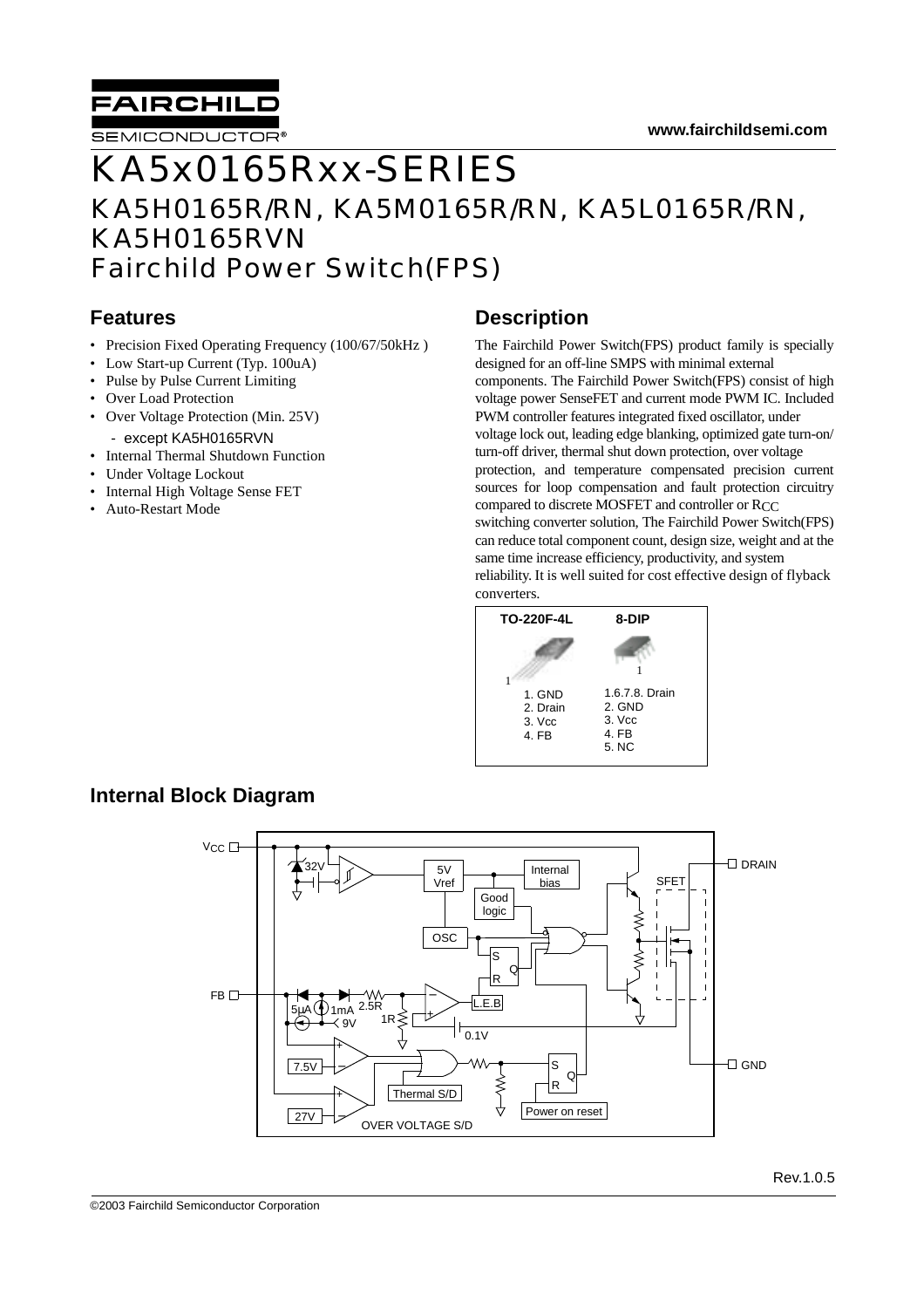# **Absolute Maximum Ratings**

(Ta=25°C, unless otherwise specified)

| <b>Characteristic</b>                            | Symbol         | Value           | <b>Unit</b>        |
|--------------------------------------------------|----------------|-----------------|--------------------|
| Drain-Gate Voltage ( $RGS=1M\Omega$ )            | <b>VDGR</b>    | 650             |                    |
| Gate-Source (GND) Voltage                        | <b>VGS</b>     | ±30             | $\vee$             |
| Drain Current Pulsed <sup>(1)</sup>              | <b>IDM</b>     | 4.0             | ADC                |
| Continuous Drain Current (TC=25°C)               | ID.            | 1.0             | <b>ADC</b>         |
| Continuous Drain Current (T <sub>C</sub> =100°C) | ID.            | 0.7             | ADC                |
| Single Pulsed Avalanche Energy <sup>(2)</sup>    | EAS            | 95              |                    |
| Maximum Supply Voltage                           | VCC, MAX       | 30              | V                  |
| Analog Input Voltage Range                       | <b>VFB</b>     | $-0.3$ to $VSD$ | $\vee$             |
| <b>Total Power Dissipation</b>                   | P <sub>D</sub> | 40              | W                  |
|                                                  | Derating       | 0.32            | $W$ <sup>o</sup> C |
| Operating Junction Temperature.                  | ТJ             | $+160$          | $^{\circ}$ C       |
| Operating Ambient Temperature.                   | TA             | $-25$ to $+85$  | $^{\circ}$ C       |
| Storage Temperature Range.                       | TSTG           | $-55$ to $+150$ | $^{\circ}$ C       |

**Note:**

1. Repetitive rating: Pulse width limited by maximum junction temperature

2. L=24mH, starting Tj=25°C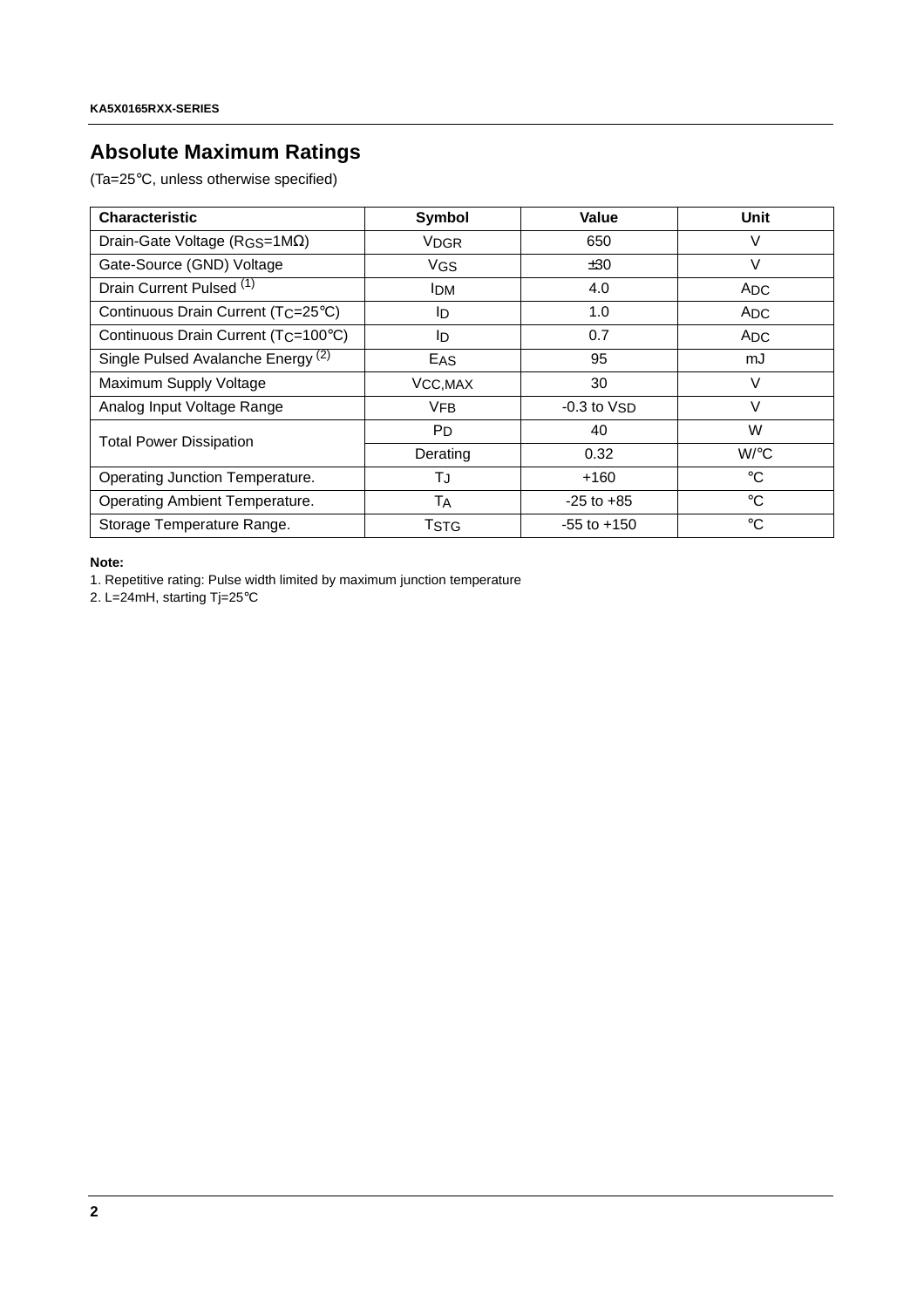# **Electrical Characteristics (SFET Part)**

(Ta=25°C unless otherwise specified)

| <b>Parameter</b>                                     | Symbol               | <b>Condition</b>                                                           | Min.                     | Typ.           | Max.                         | Unit   |
|------------------------------------------------------|----------------------|----------------------------------------------------------------------------|--------------------------|----------------|------------------------------|--------|
| Drain-Source Breakdown Voltage                       | <b>BVDSS</b>         | VGS=0V, ID=50µA                                                            | 650                      |                |                              | $\vee$ |
| Zero Gate Voltage Drain Current                      |                      | VDS=Max. Rating, VGS=0V                                                    | $\blacksquare$           | $\blacksquare$ | 50                           | μA     |
|                                                      | IDSS.                | V <sub>DS</sub> =0.8Max. Rating,<br>$VGS=0V$ , $TC=125^{\circ}C$           |                          |                | 200                          | μA     |
| Static Drain-Source on Resistance (Note)             | R <sub>DS</sub> (ON) | $VGS=10V$ , $I_D=0.5A$                                                     |                          | 8              | 10                           | Ω      |
| Forward Transconductance (Note)                      | gfs                  | VDS=50V, ID=0.5A                                                           | 0.5                      |                | $\blacksquare$               | S      |
| Input Capacitance                                    | <b>Ciss</b>          |                                                                            |                          | 250            | $\blacksquare$               |        |
| <b>Output Capacitance</b>                            | Coss                 | $V$ GS= $0V$ , $V$ DS= $25V$ ,<br>$f=1MHz$                                 |                          | 25             | $\blacksquare$               | рF     |
| Reverse Transfer Capacitance                         | <b>Crss</b>          |                                                                            |                          | 10             | $\blacksquare$               |        |
| Turn on Delay Time                                   | $td($ on $)$         | V <sub>DD</sub> =0.5B V <sub>DSS</sub> , I <sub>D</sub> =1.0A              |                          | 12             |                              |        |
| <b>Rise Time</b>                                     | tr                   | (MOSFET switching time is                                                  | $\overline{\phantom{0}}$ | 4              | $\blacksquare$               | nS     |
| Turn Off Delay Time                                  | $td($ off $)$        | essentially independent of                                                 |                          | 30             | $\qquad \qquad \blacksquare$ |        |
| <b>Fall Time</b>                                     | ťf                   | operating temperature)                                                     |                          | 10             | $\overline{\phantom{a}}$     |        |
| <b>Total Gate Charge</b><br>(Gate-Source+Gate-Drain) | Qg                   | $VGS=10V$ , $I_D=1.0A$ ,<br>V <sub>DS</sub> =0.5B V <sub>DSS</sub> (MOSFET |                          |                | 21                           |        |
| Gate-Source Charge                                   | Qgs                  | switching time is essentially<br>independent of operating                  |                          | 3              |                              | nС     |
| Gate-Drain (Miller) Charge                           | Qgd                  | temperature)                                                               |                          | 9              |                              |        |

**Note:**

1. Pulse test: Pulse width ≤ 300µS, duty cycle ≤ 2%

<sup>2.</sup> S =  $\frac{1}{R}$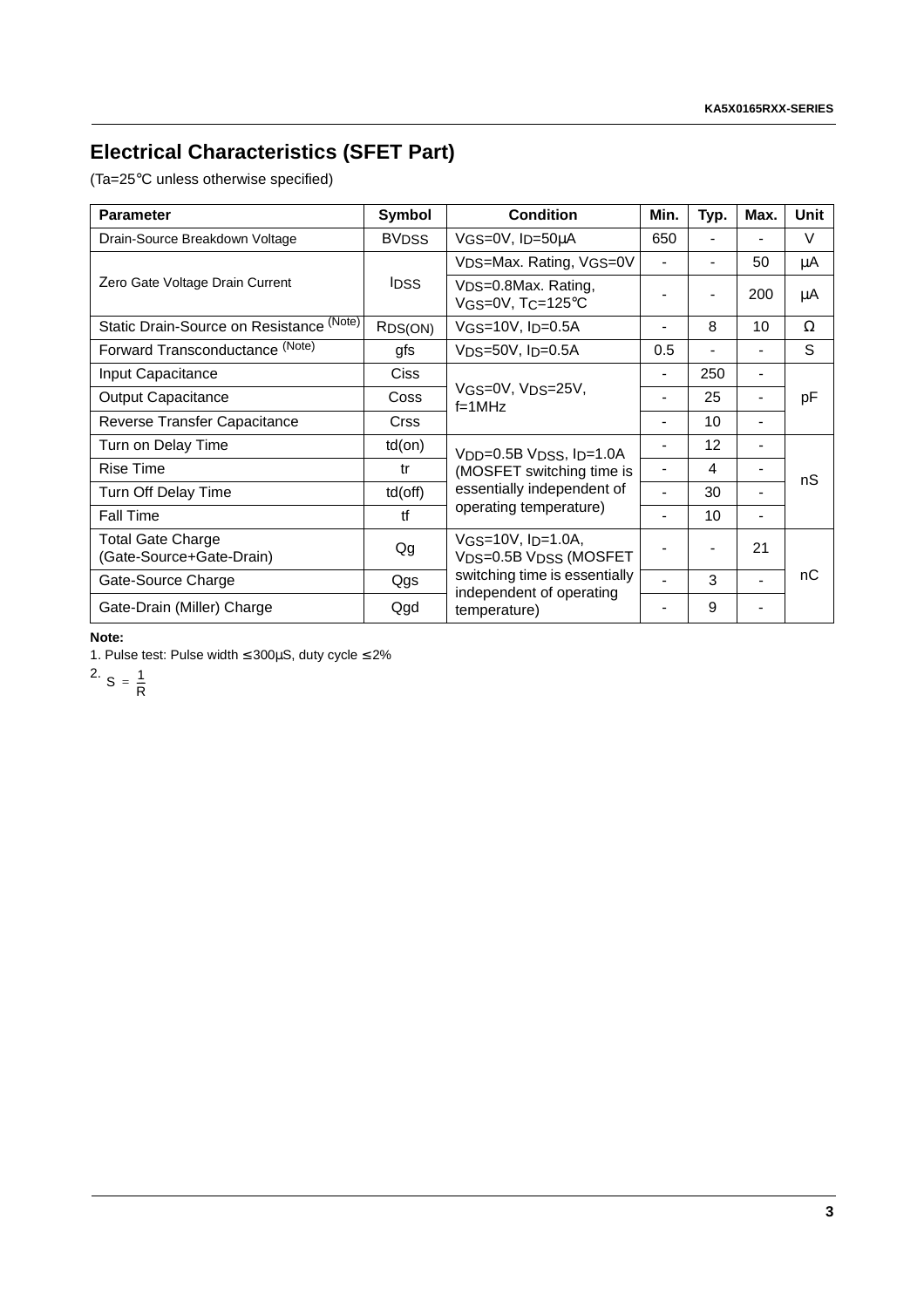# **Electrical Characteristics (Control Part) (Continued)**

(Ta=25°C unless otherwise specified)

| <b>Parameter</b>                                       | Symbol                 | <b>Condition</b>                                | Min.                         | Typ.           | Max.           | <b>Unit</b>     |  |  |  |
|--------------------------------------------------------|------------------------|-------------------------------------------------|------------------------------|----------------|----------------|-----------------|--|--|--|
| <b>UVLO SECTION</b>                                    |                        |                                                 |                              |                |                |                 |  |  |  |
| <b>Start Threshold Voltage</b>                         | <b>VSTART</b>          | VFB=GND                                         | 14                           | 15             | 16             | $\vee$          |  |  |  |
| Stop Threshold Voltage                                 | <b>VSTOP</b>           | VFB=GND                                         | 8.2                          | 8.8            | 9.4            | $\vee$          |  |  |  |
| <b>OSCILLATOR SECTION</b>                              |                        |                                                 |                              |                |                |                 |  |  |  |
| <b>Initial Accuracy</b>                                | Fosc                   | <b>KA5H0165Rxx</b>                              | 90                           | 100            | 110            | kHz             |  |  |  |
| <b>Initial Accuracy</b>                                | Fosc                   | <b>KA5M0165Rx</b>                               | 61                           | 67             | 73             | kHz             |  |  |  |
| <b>Initial Accuracy</b>                                | Fosc                   | <b>KA5L0165Rx</b>                               | 45                           | 50             | 55             | kHz             |  |  |  |
| Frequency Change With Temperature <sup>(2)</sup>       | $\Delta$ F/ $\Delta$ T | $-25^{\circ}$ C $\le$ Ta $\le$ +85 $^{\circ}$ C | $\overline{a}$               | ±5             | ±10            | %               |  |  |  |
| Maximum Duty Cycle                                     | Dmax                   | <b>KA5H0165Rxx</b>                              | 62                           | 67             | 72             | $\%$            |  |  |  |
| Maximum Duty Cycle                                     | Dmax                   | <b>KA5M0165Rx</b><br><b>KA5L0165Rx</b>          | 72                           | 77             | 82             | $\%$            |  |  |  |
| <b>FEEDBACK SECTION</b>                                |                        |                                                 |                              |                |                |                 |  |  |  |
| <b>Feedback Source Current</b>                         | IFB.                   | Ta=25°C, 0V $\leq$ Vfb $\leq$ 3V                | 0.7                          | 0.9            | 1.1            | mA              |  |  |  |
| Shutdown Feedback Voltage                              | <b>V<sub>SD</sub></b>  | $Vfb \geq 6.5V$                                 | 6.9                          | 7.5            | 8.1            | $\vee$          |  |  |  |
| Shutdown Delay Current                                 | Idelay                 | Ta=25°C, $3V \leq Vfb \leq VSD$                 | $\overline{4}$               | 5              | 6              | $\mu$ A         |  |  |  |
| <b>REFERENCE SECTION</b>                               |                        |                                                 |                              |                |                |                 |  |  |  |
| Output Voltage <sup>(1)</sup>                          | Vref                   | $Ta=25^{\circ}C$                                | 4.80                         | 5.00           | 5.20           | $\vee$          |  |  |  |
| Temperature Stability (1)(2)                           | $Vref/\Delta T$        | $-25^{\circ}$ C $\le$ Ta $\le$ +85 $^{\circ}$ C | $\blacksquare$               | 0.3            | 0.6            | mV/°C           |  |  |  |
| <b>CURRENT LIMIT(SELF-PROTECTION)SECTION</b>           |                        |                                                 |                              |                |                |                 |  |  |  |
| <b>Peak Current Limit</b>                              | <b>IOVER</b>           | Max. inductor current                           | 0.53                         | 0.6            | 0.67           | Α               |  |  |  |
| <b>PROTECTION SECTION</b>                              |                        |                                                 |                              |                |                |                 |  |  |  |
| Thermal Shutdown Temperature <sup>(1)</sup>            | <b>T<sub>SD</sub></b>  | ٠                                               | 140                          | 160            | $\blacksquare$ | $\rm ^{\circ}C$ |  |  |  |
| Over Voltage Protection                                | VOVP                   | except KA5H0165RVN                              | 25                           | 27             | 29             | V               |  |  |  |
| <b>TOTAL STANDBY CURRENT SECTION</b>                   |                        |                                                 |                              |                |                |                 |  |  |  |
| Start-up Current                                       | <b>ISTART</b>          | $VCC = 14V$                                     | $\frac{1}{2}$                | 100            | 170            | μA              |  |  |  |
| <b>Operating Supply Current</b><br>(Control Part Only) | <b>IOP</b>             | $VCC \leq 28$                                   | $\qquad \qquad \blacksquare$ | $\overline{7}$ | 12             | mA              |  |  |  |

**Note:**

1. These parameters, although guaranteed, are not 100% tested in production

2. These parameters, although guaranteed, are tested in EDS (wafer test) process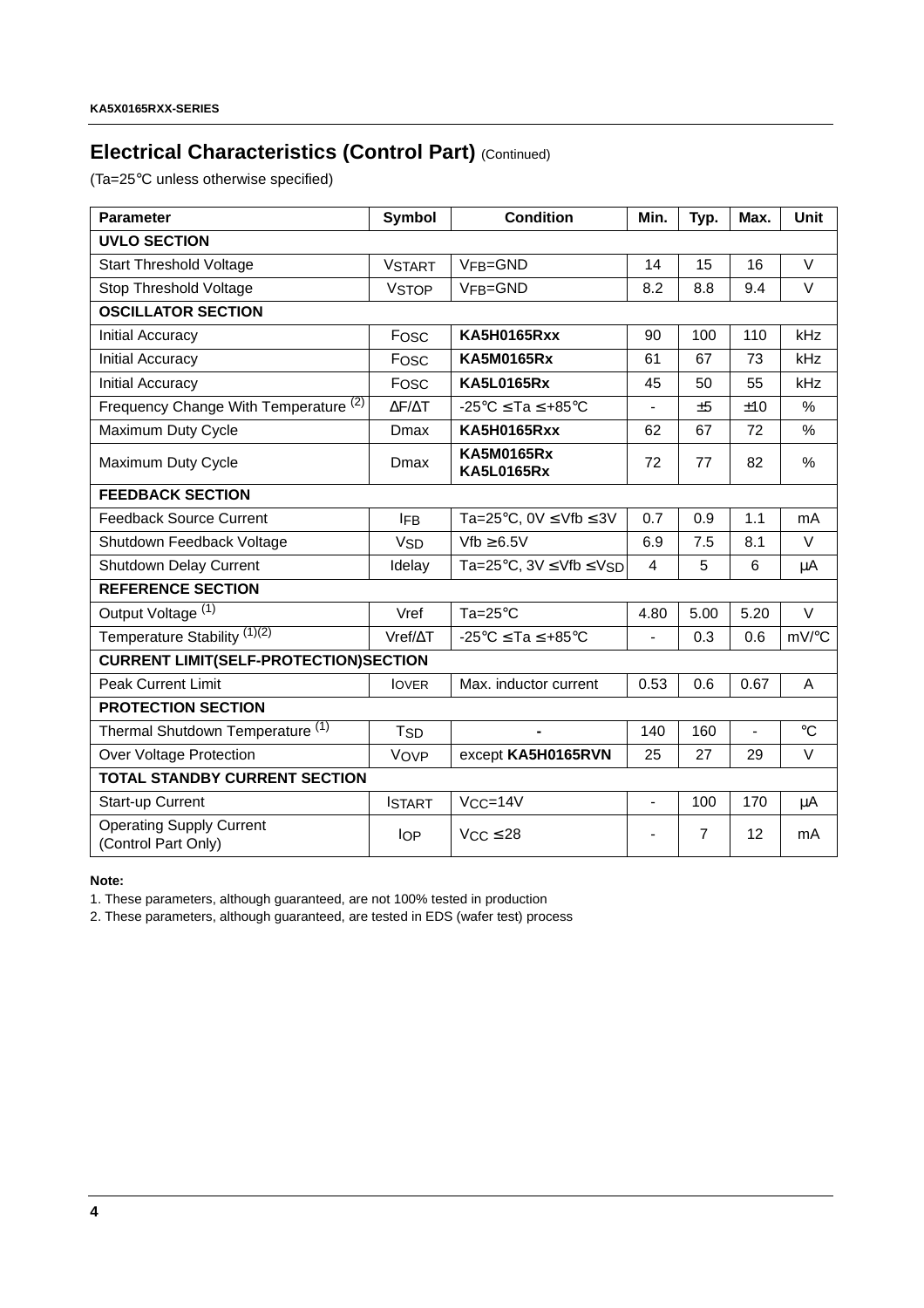### **Typical Performance Characteristics**

(These characteristic graphs are normalized at Ta=25°C)





**Figure 3. Operating Supply Current Figure 4. Peak Current Limit**





**Figure 1. Operating Frequency Figure 2. Feedback Source Current**





**Figure 5. Start up Current Figure 6. Start Threshold Voltage**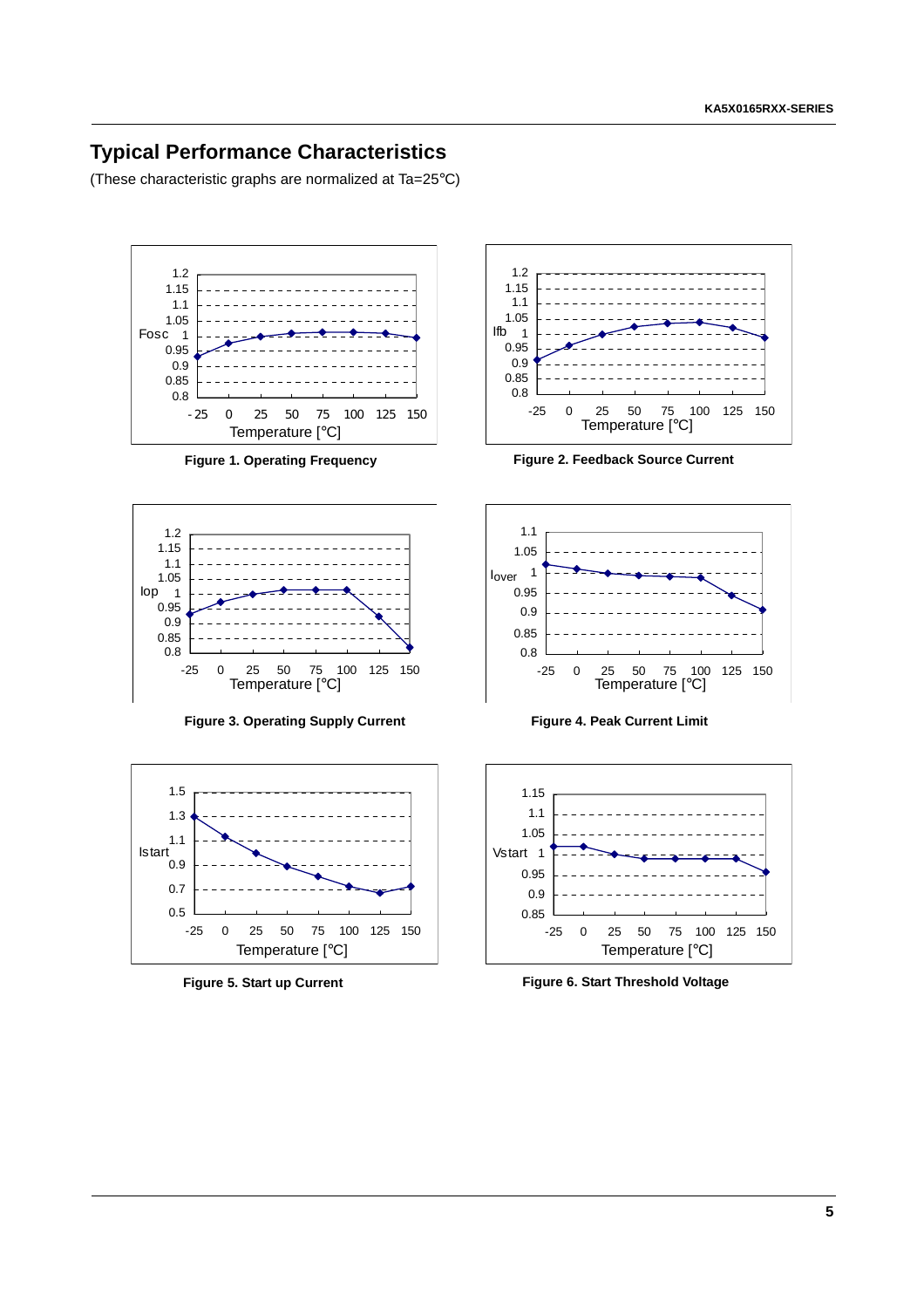### **Typical Performance Characteristics** (Continued)

(These characteristic graphs are normalized at Ta=25°C)



Figure 7. Stop Threshold Voltage **Figure 8. Maximum Duty Cycle** 









**Figure 9. VCC Zener Voltage Figure 10. Shutdown Feedback Voltage**



**Figure 11. Shutdown Delay Current Figure 12. Over Voltage Protection**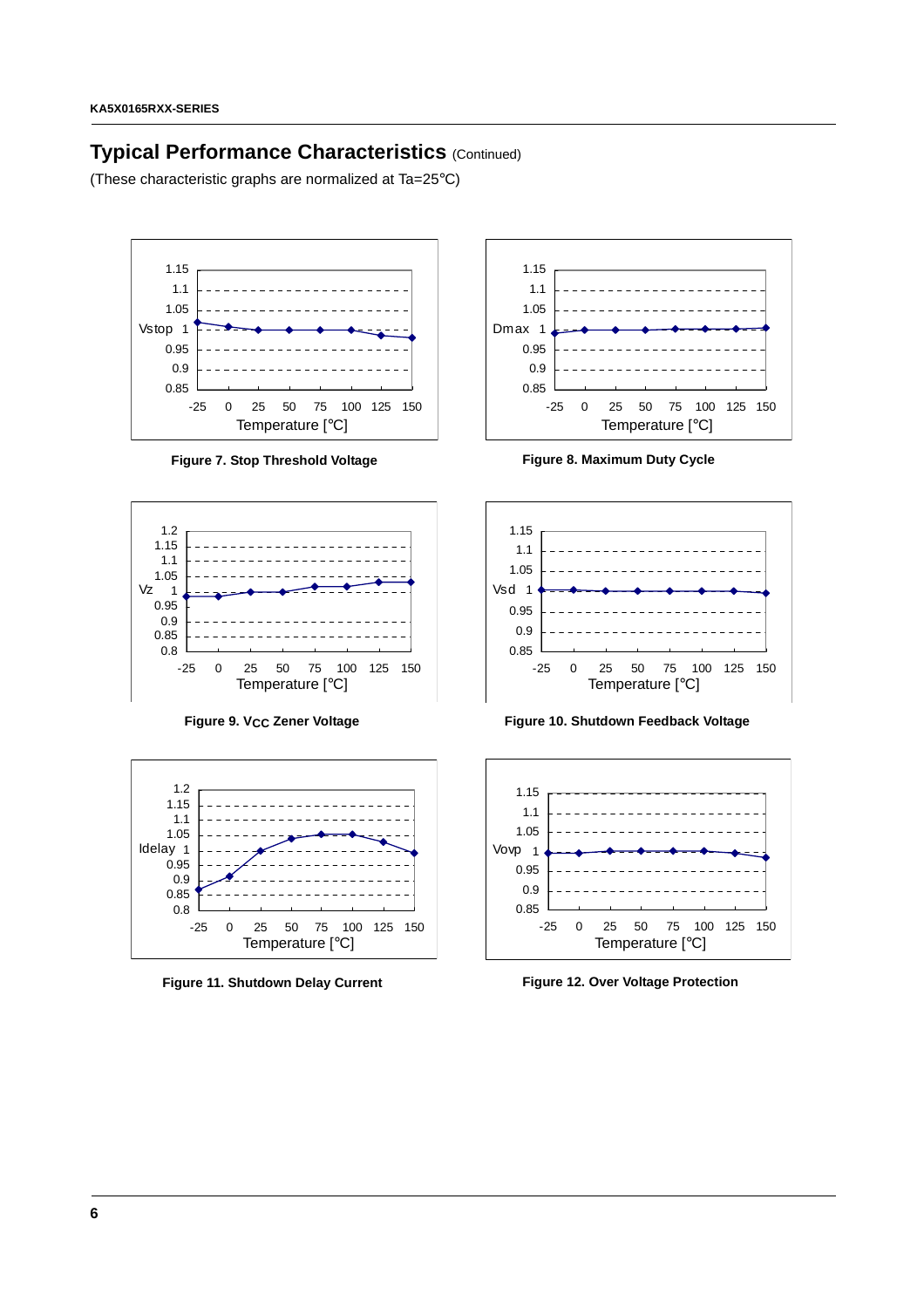# **Typical Performance Characteristics** (Continued)

(These characteristic graphs are normalized at Ta=25°C)





**Figure13. Soft Start Voltage Figure 14. Static Drain-Source on Resistance**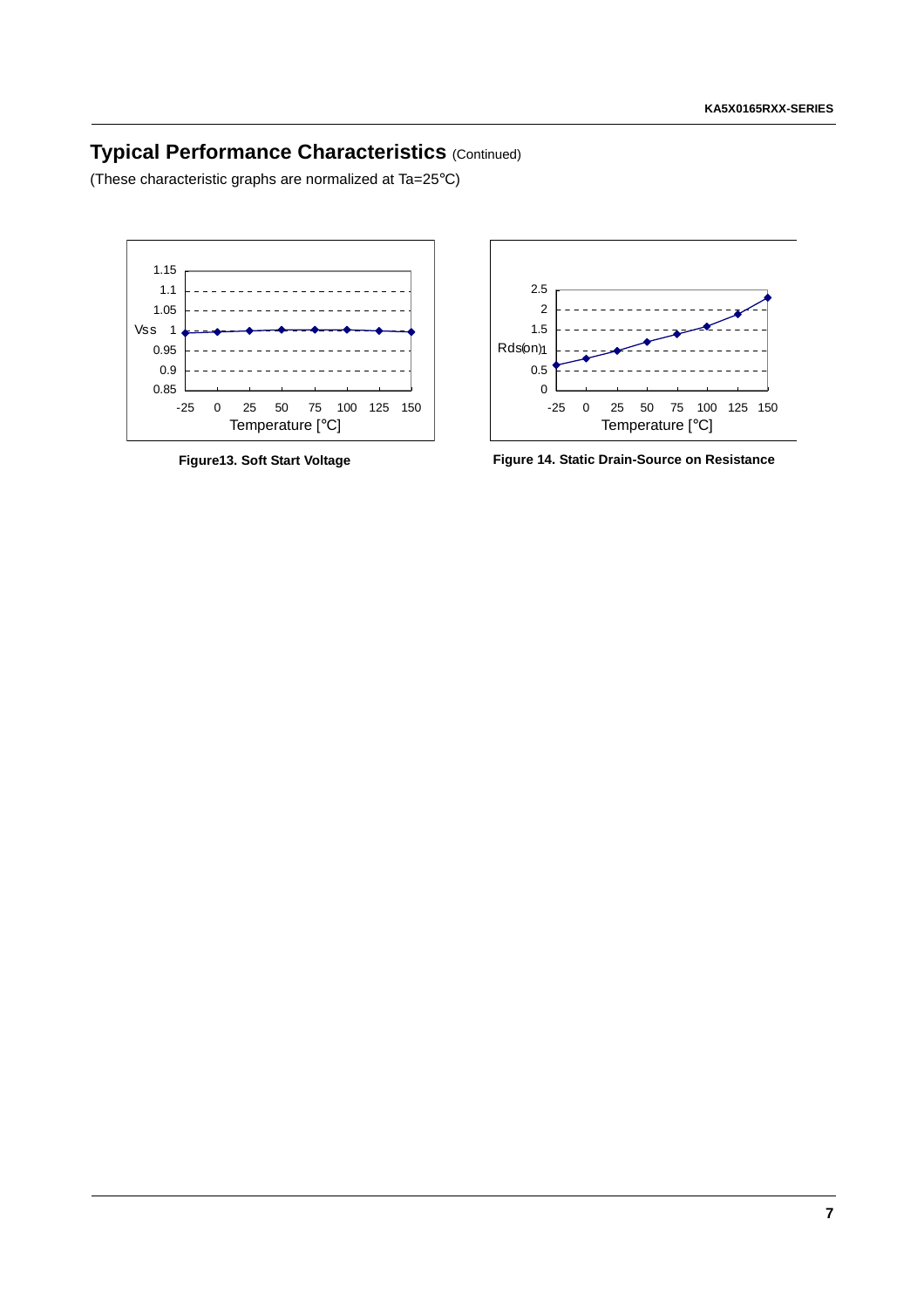# **Package Dimensions**



TO-220F-4L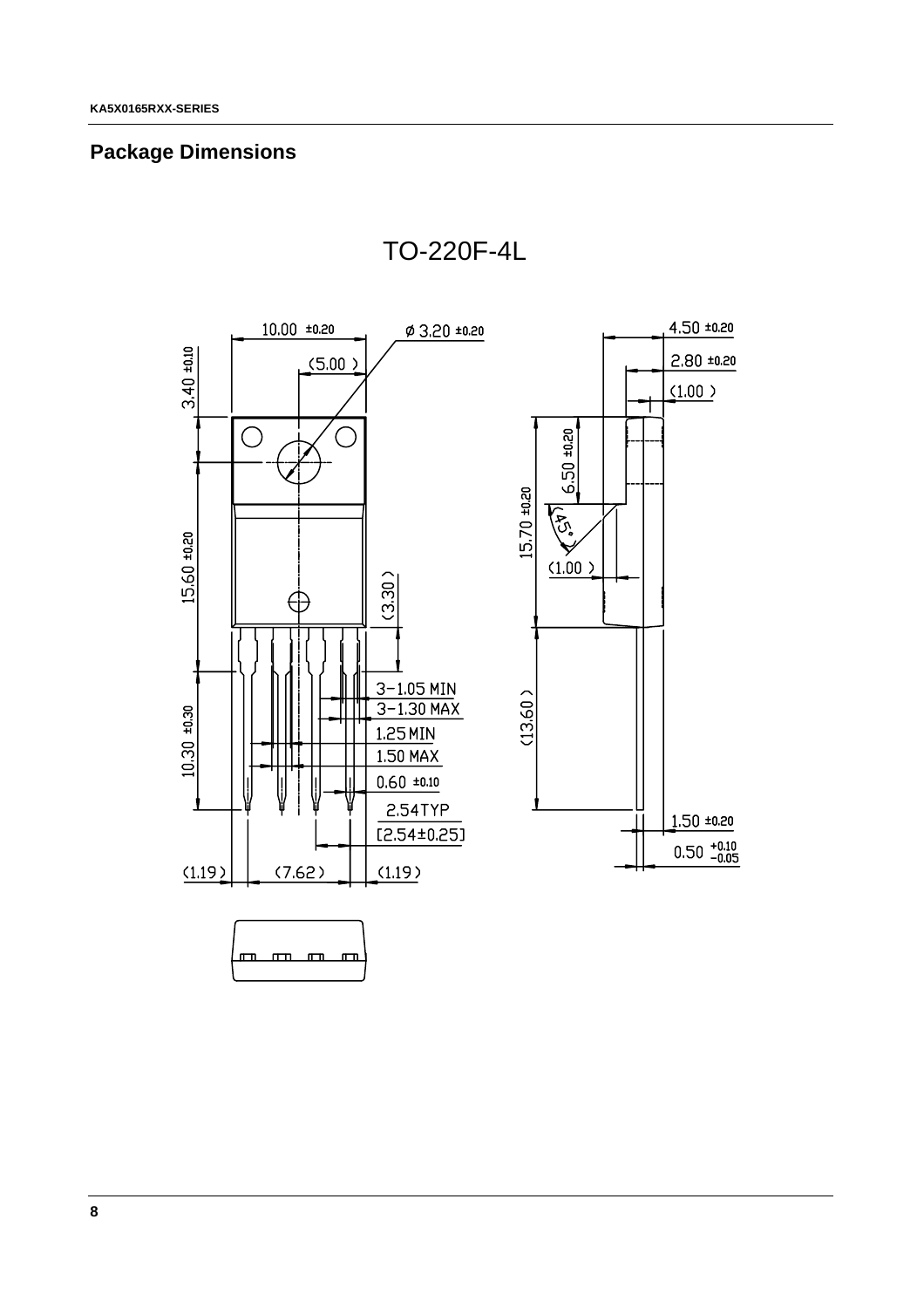

# TO-220F-4L(Forming)



**9**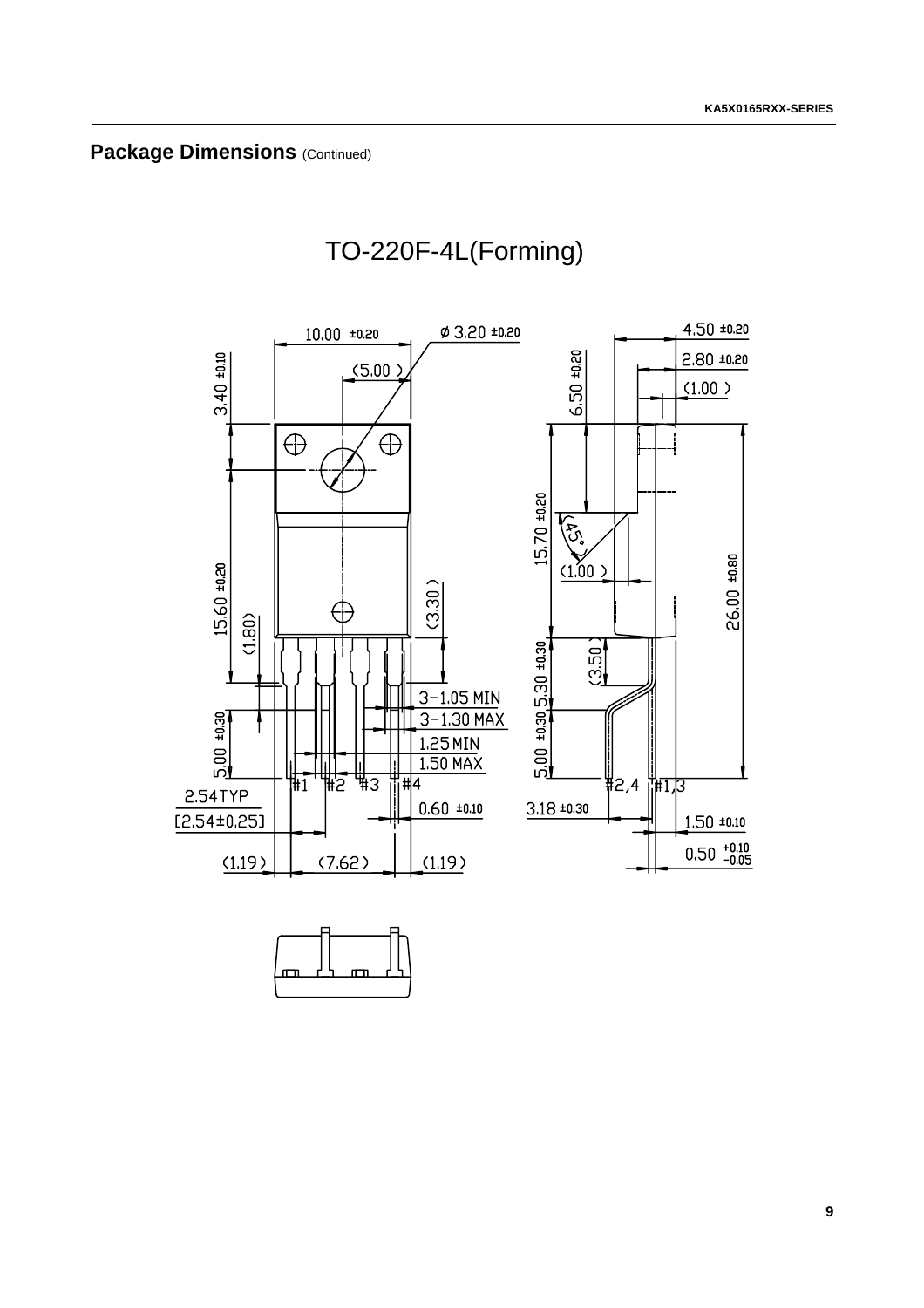# **Package Dimensions (Continued)**



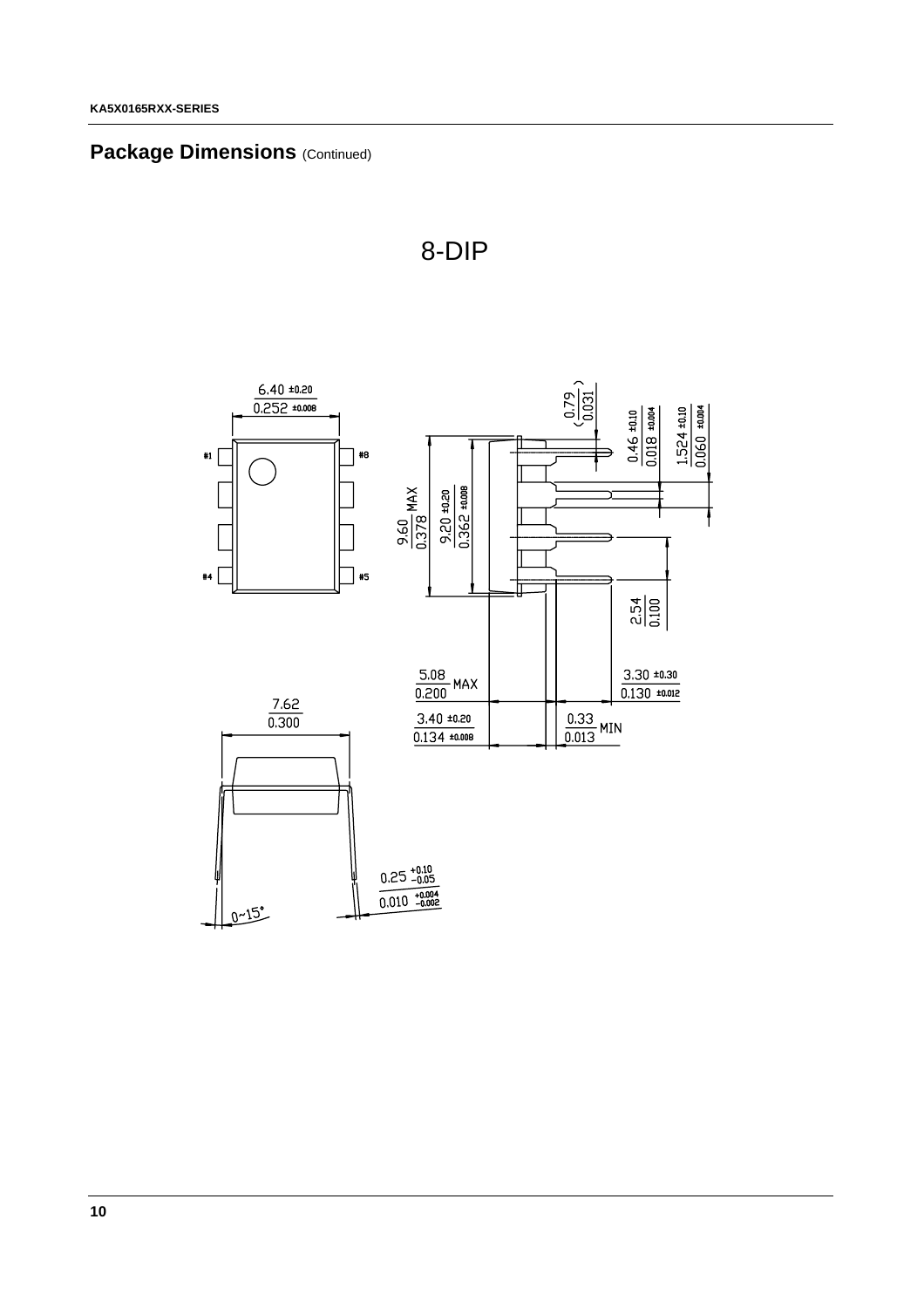# **Ordering Information**

| <b>Product Number</b> | Package             | <b>Marking Code</b> | <b>BVDSS</b> | <b>Fosc</b> | RDS(on)   |
|-----------------------|---------------------|---------------------|--------------|-------------|-----------|
| KA5H0165RTU           | TO-220F-4L          | 5H0165R             | 650V         | 100kHz      | $8\Omega$ |
| KA5H0165RYDTU         | TO-220F-4L(Forming) |                     |              |             |           |
| KA5M0165RTU           | TO-220F-4L          | 5M0165R             | 650V         | 67kHz       | $8\Omega$ |
| KA5M0165RYDTU         | TO-220F-4L(Forming) |                     |              |             |           |
| KA5L0165RTU           | TO-220F-4L          | 5L0165R             | 650V         | 50kHz       | $8\Omega$ |
| KA5L0165RYDTU         | TO-220F-4L(Forming) |                     |              |             |           |
| KA5H0165RN            | 8-DIP               | 5H0165R             | 650V         | 100kHz      | 8Ω        |
| KA5M0165RN            | 8-DIP               | 5M0165R             | 650V         | 67kHz       | 8Ω        |
| <b>KA5L0165RN</b>     | 8-DIP               | 5L0165R             | 650V         | 50kHz       | $8\Omega$ |

| <b>Product Number</b> | Packaqe | <b>Marking Code</b> | <b>BV<sub>DSS</sub></b> | Fosc   | RDS(on) |
|-----------------------|---------|---------------------|-------------------------|--------|---------|
| KA5H0165RVN           | 8-DIP   | 5H0165RV            | 650V                    | 100kHz | 8Ω      |

TU : Non Forming Type YDTU : Forming Type